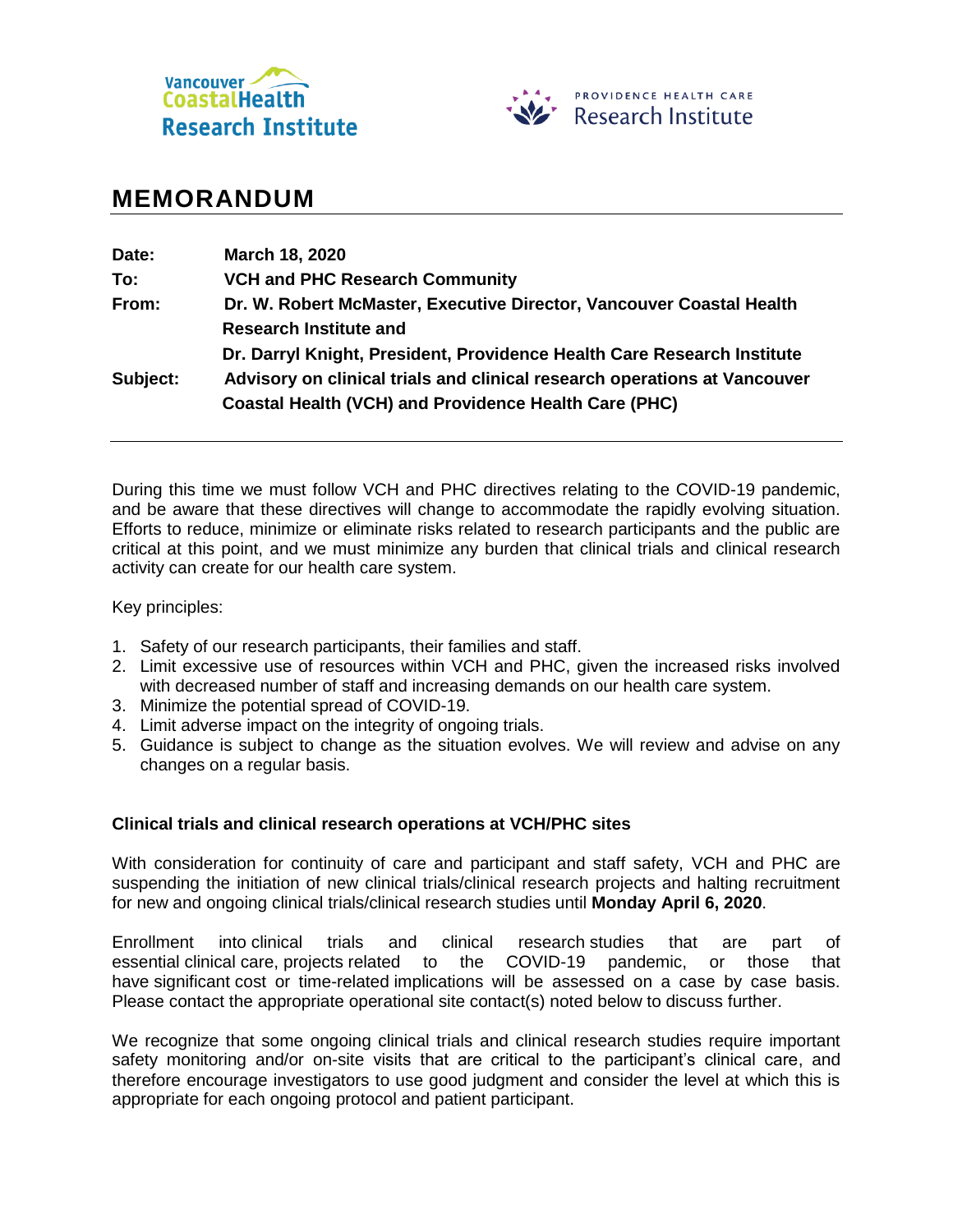



The following are to be instituted in regards to ongoing clinical trials and clinical research studies:

- 1. At the direction of VCH and PHC, all visitors to VCH and PHC sites are being restricted to immediate family members only. Study sponsor on-site monitoring visits should be rescheduled or conducted remotely where possible.
- 2. Study sponsor scheduled monitoring visits may be permitted outside of the VCH and PHC clinical settings. Monitors with a history of U.S. or international travel within 14 days are not permitted into the facility. Remote monitoring and virtual appointments must be conducted where possible (e.g. meeting with the PI or other staff).
- 3. Clinical trials and clinical research staff should contact clinical trials and clinical research participants beforehand to actively screen for symptoms of or exposure to COVID-19 infection prior to their appointments in the clinic or facility.
- 4. Good communication with study sponsors, when applicable, should be maintained to inform them of any protocol deviations or interruption of accrual activities. Attempts should be made to contact and screen monitors attending a facility outside of the VCH or PHC clinical setting prior to the visit.
- 5. Please be mindful of any FDA or Health Canada directives that may be affecting the conduct of specific clinical trials when applicable.

## **Research ethics considerations**

In relation to practical aspects where protocol deviations may be necessary due to COVID-19, while the Tri-Council Policy Statement (TCPS2) typically requires review and approval of modifications prior to implementation, "changes that are necessary to eliminate an immediate risk(s) to the participants may be implemented as needed, but must be reported to the REB at the earliest opportunity." (Article 6.15). In relation to FDA regulated trials, 21 CFR 56.108(a)(4) similarly allows for modification without prior approval "where necessary to eliminate apparent immediate hazards to the human subjects", and again, these changes must be reported to the REB at the earliest opportunity.

We ask that any Post Approval Activities (PAAs) or e-mails sent to the REB that relate to issues or queries relating to COVID-19 are named accordingly so that they can be more easily tracked. For example, the PAA nickname should include "COVID-19", or e-mail subject line should include "COVID-19". In all cases, accurate and detailed documentation of the circumstances surrounding any alterations or amendments is extremely important.

If you are submitting a new research project directly related to COVID-19, please contact the REB to discuss and inform your regional medical director.